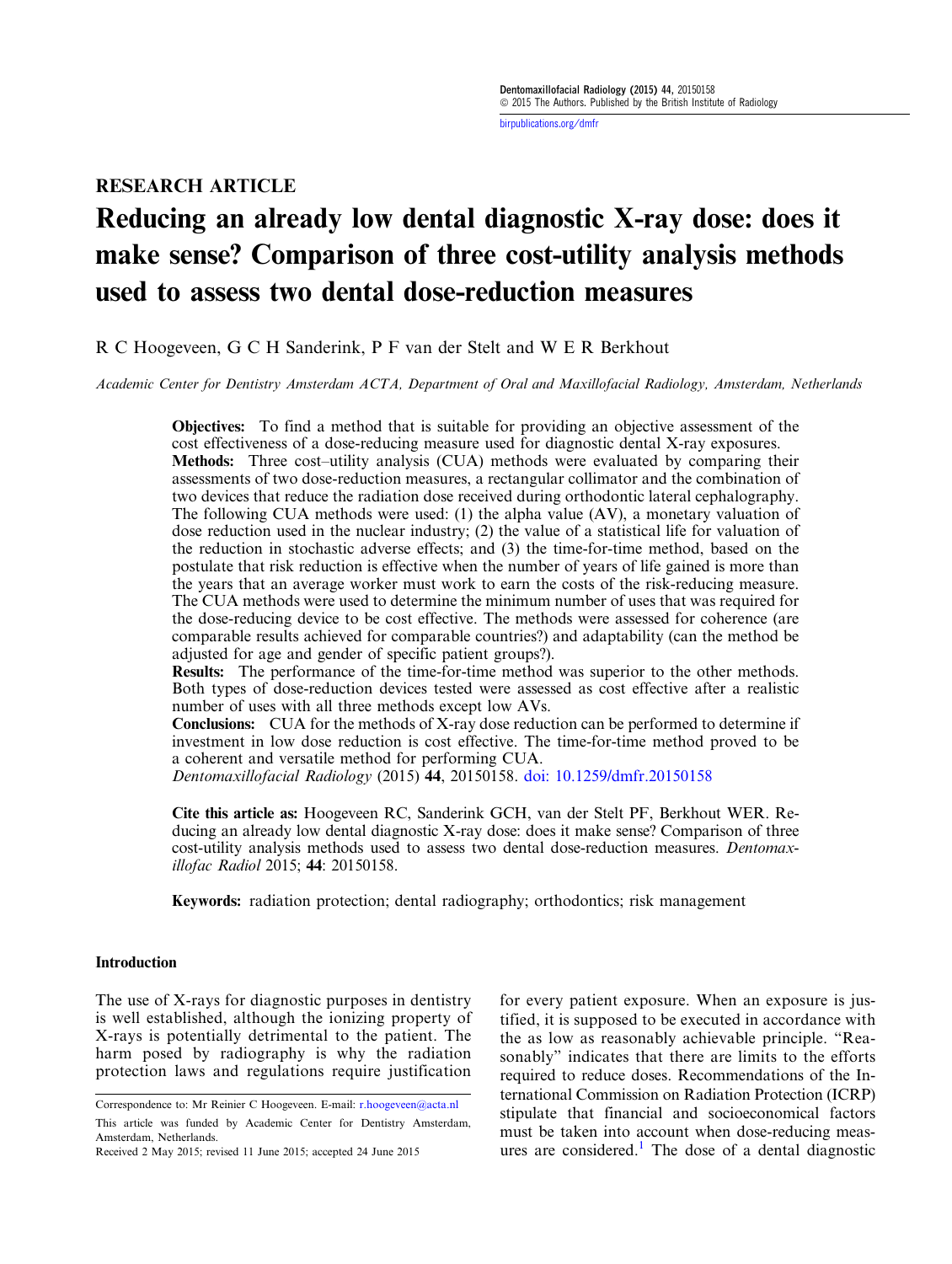radiographic exposure can be expressed in sieverts, which is the unit used for the "effective dose"  $(E)$  of a dental radiograph. E is a measure that was designed to express the risk of detrimental effects. E depends on the type of radiation and the radiosensitivity of the organ or tissue that receives the dose. Although the assumption has been debated, the field of radiation protection assumes that there is a linear relationship between dose and risk, even at the lowest dose levels. With the use of a risk factor (RF), E can be expressed in terms of total detriment, which means the induction of fatal cancers, hereditary effects and non-fatal cancers. The ICRP considers the detriment-adjusted RF to be  $5.7 \times 10^{-2}$  Sv<sup>-1</sup> for the average population. $<sup>2</sup>$  Radiation detriment is age</sup> and gender dependent, being higher for younger age groups and slightly higher for females. The RF should therefore be adjusted for specific patient groups. The RF is based on a multiplicative risk model, implying that a radiation exposure increases the existing "natural" cancer prevalence by a factor, after a latency period, during the remaining lifetime.<sup>3</sup> When a population group is exposed to radiation, the doses to individuals can be aggregated and expressed as the collective dose using man-Sv as the unit. These collective doses can be converted to stochastic effects by the RF. In this way, a population dose can be quantified as the loss of the number of "statistical lives". This term refers to anonymous fictitious members of a population and is useful for quantifying and comparing different risks to the public.

If a dental dose-reducing measure (DDRM) is developed, it should be evaluated regarding its effect in the socioeconomic perspective. However, no methods have been definitively identified for evaluating whether or not a DDRM is a sound investment. Practice guidelines encourage us to invest in dose-reducing measures, which include using rectangular collimation for intraoral radiography and limiting the field of view and shielding the thyroid for lateral cephalography. $4,5$  However, there have not been any evaluations that balance the costs of these measures with their utility.

Regarding radiological protection and risk management, there are different methods for performing cost–utility analysis (CUA) of dose- or risk-reduction strategies. One method uses the concept of the alpha value (AV). The AV is a monetary reference value that expresses how much money is reasonable to be spent for a collective dose reduction. It is expressed as  $\in$  per man-Sv and is commonly used in the nuclear industry. AV can be used to assess the price of dose-reducing measures against the reduction of the collective dose. The Organization for Economic Co-operation and Development $<sup>6</sup>$  $<sup>6</sup>$  $<sup>6</sup>$  has published the AVs from various coun-</sup> tries. Some countries apply a fixed AV; other countries use an AV that varies, depending on the remaining individual dose level, where a low remaining dose level results in a lower AV ([Table 1](#page-2-0)). The cost–utility of a DDRM can be evaluated by this method. The AV can be used to convert the dose reduction per exposure into a financial benefit per exposure. The minimum number of exposures needed to result in a cost-effective DDRM can be calculated when the price of the DDRM is known.

To illustrate this: let us assume that a fictitious device reduces the dose to the patient of an X-ray exposure with 10  $\mu$ Sv, and the national AV is 154  $\in$  man-mSv<sup>-1</sup>. This means that after 100 exposures with the device, the reduction of the collective dose to the patients is  $(100 \times$  $10 \mu Sv = 1$  man-mSv. This reduction according to the AV can be valuated as  $\in$ 154. Per exposure, the reduction can be valuated as  $(\text{ } \in 154/100 \text{ =}) \text{ } \in 1.54$ . Should the reducing device cost  $\in$ 1000, then after ( $\in$ 1000/  $\epsilon$ 1.54 = 650 times of its use its costs are balanced by its benefits.

Another method of performing CUA of a DDRM is to quantify the dose reduction as reduced loss of statistical lives and consecutively to express this reduction in a monetary value by the use of the value of a statistical life (VSL). The VSL has been the focus of many investigations. The VSL can be determined by surveying people about their willingness to pay for specific levels of risk reduction. Another method for determining the VSL is to calculate an implicit VSL. The cost of an actual risk-reducing measure is evaluated against its actual benefits for saving lives or is evaluated by analysing wage–risk data from the labour market.

The concept of the VSL has evolved since it was first formulated in 1962 by  $Drèze<sup>7</sup>$  $Drèze<sup>7</sup>$  $Drèze<sup>7</sup>$  Many articles on the VSL have been published since then. A recent metaanalysis has shown that a wide range of VSLs can be found in the literature, ranging from US \$0.5 to \$50 million.<sup>[8](#page-7-0)</sup> The wide range has been partially explained by differences in the age, income, and level and type of risk of the study population. $9,10$  The type of risk being reduced also plays a role in the wide range. The willingness to pay for reducing the risk of a fatal cancer has been found to be twice that of reducing the risk of sudden death.<sup>[11](#page-7-0)</sup>

Government bodies have incorporated the concept of the VSL into their policies. However, their use of the VSL to develop policy does not clarify the wide range in the VSL as was shown by Krupnick, $12$  who reported that different government agencies in a single country use different VSLs. Doucouliagos et al<sup>[9](#page-7-0)</sup> have reported that the US Environmental Protection Agency recommended a VSL of US \$6.2 million in year 2000 prices; the Australian Department of Finance and Deregulation adopted a VSL of A\$ 3.5 million in 2007; and the Department of Transportation of the United Kingdom adopted a VSL of £1.64 million in 2009. The European Union published interim values for the VSL in 2001, with an upper and lower estimate of  $\epsilon 0.65$ million to  $\in$  2.5 million in year 2000 prices.<sup>[13](#page-7-0)</sup> The European Union publication stipulated that a 50% premium should be added for reducing the risk of a fatal cancer. These numerous different values can be compared only after correction for exchange rates, inflation and differences in purchasing power, which is beyond the scope of this article. It is highly unlikely that a universally accepted VSL will ever be adopted. We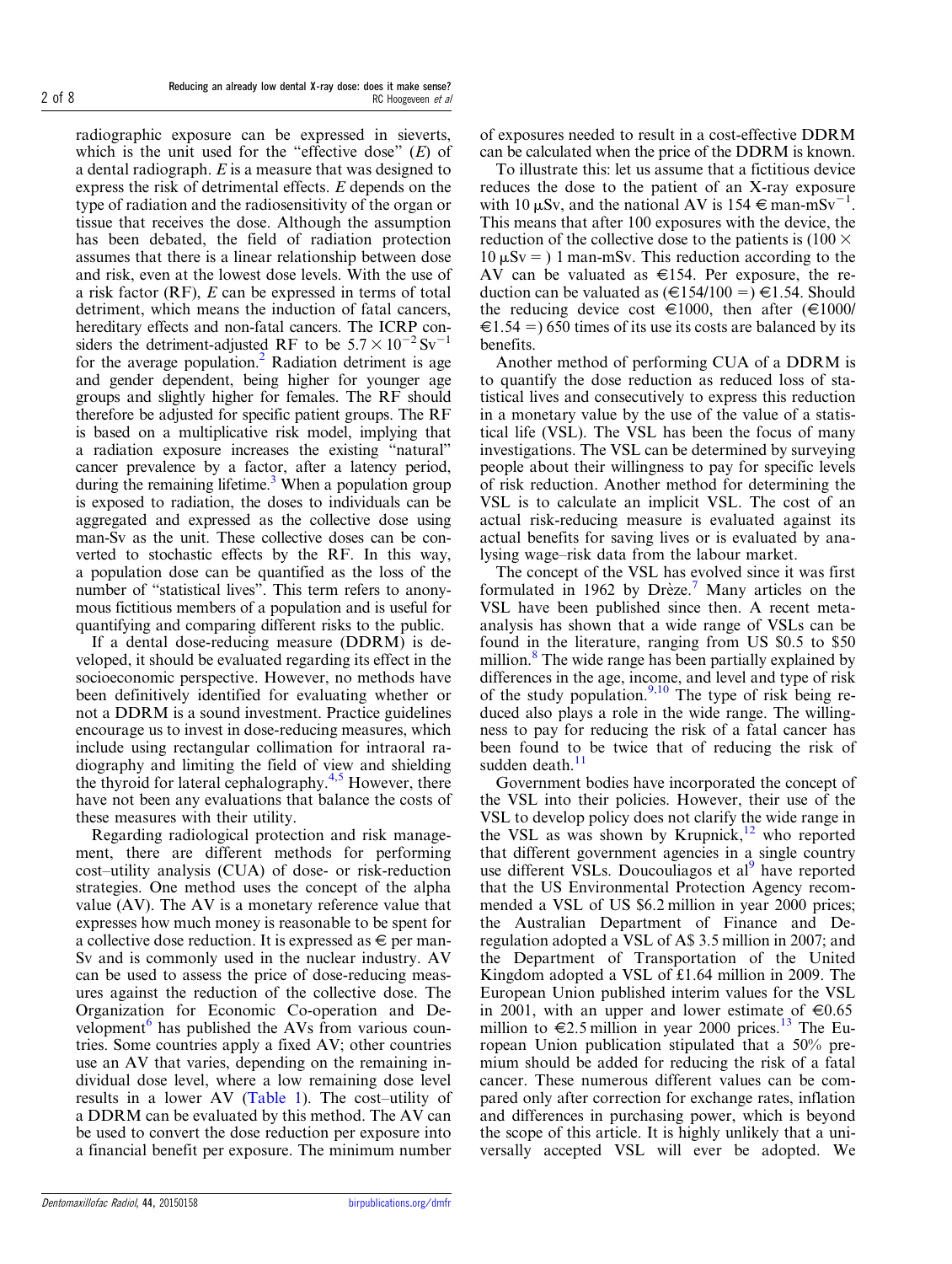| Country                                             | Fixed or | $\alpha$ -value in $\epsilon$ | Minimum $\alpha$ -value in $\epsilon$ | Maximum $\alpha$ -value in $\epsilon$ n for rectangular |            | <i>n</i> for anatomical cranial<br>collimatorl<br>cephalographic |
|-----------------------------------------------------|----------|-------------------------------|---------------------------------------|---------------------------------------------------------|------------|------------------------------------------------------------------|
| that published $AVs$ variable value man-m $Sv^{-1}$ |          |                               | $man\text{-}mSv^{-1}$                 | $man-mSv^{-1}$                                          | collimator | thyroid protector                                                |
| Finland                                             | Fixed    | 77.21                         |                                       |                                                         | 170        | 2590                                                             |
| Romania                                             | Fixed    | 570                           |                                       |                                                         | 23         | 351                                                              |
| Netherlands                                         | Fixed    | 433.78                        |                                       |                                                         | 30         | 461                                                              |
| <b>USA</b>                                          | Fixed    | 154.3                         |                                       |                                                         | 85         | 1296                                                             |
| Switzerland                                         | Fixed    | 2481.39                       |                                       |                                                         |            | 81                                                               |
| Czech Republic                                      | Variable |                               | 20.08                                 | 100.39                                                  | 655        | 9960                                                             |
| Korea                                               | Variable |                               | 13.13                                 | 1312.59                                                 | 1002       | 15232                                                            |
| Slovakia                                            | Variable |                               | 33.19                                 | 663.88                                                  | 396        | 6026                                                             |
| Sweden                                              | Variable |                               | 55.48                                 | 283.29                                                  | 237        | 3605                                                             |
| UK.                                                 | Variable |                               | 12.55                                 | 125.39                                                  | 1048       | 15936                                                            |
| Average                                             |          |                               |                                       |                                                         | 365        | 5553                                                             |
| Median                                              |          |                               |                                       |                                                         | 203        | 3097                                                             |

<span id="page-2-0"></span>Table 1 Published alpha values (AVs)

AVs in  $\epsilon$  man-mSv<sup>-1</sup> of 10 countries provided by the Organization for Economic Cooperation and Development.<sup>6</sup> Minimum numbers of use (n) were calculated using the AV method. The values used for the calculations in this study are 1000 fold higher to convert to  $\epsilon$  man-mSv<sup>-</sup> .

conclude that an acceptable estimate of the VSL for reducing the risk of a fatal cancer must be somewhere in the range of  $\epsilon$ 2 to  $\epsilon$ 5 million in year 2013 prices. We used that range for calculations based on the VSL in this study.

We illustrate the VSL method of CUA with an example with our fictitious device that reduces the dose with 10  $\mu$ Sv: the ICRP RF describes that the chance of a stochastic effect is reduced by  $10 \mu Sv \times 5.7 \times 10^{-2} =$  $5.7 \times 10^{-7}$ . In fact this chance is the part of a statistical life that is saved by the reduction. By multiplying the reduced chance with the VSL, we get the monetary value of the reduction per exposure being  $(5.7 \times 10^{-7} \times$  $\epsilon$ 2– $\epsilon$ 5 million =)  $\epsilon$ 1.14 to  $\epsilon$ 2.85. If the device costs  $\epsilon$ 1000 then the cost–utility is broken even at (1000/  $2.85 = 351$  to  $(1000/1.14 = 877)$  cycles of use.

The use of the VSL to put a price on a human life is not very elegant, difficult to explain to the general public and can be viewed as unethical.<sup>[14](#page-7-0)</sup> To overcome the problem of placing a monetary value on human lives, Lind<sup>[15](#page-7-0)</sup> proposed an alternative method in 2002 for performing a CUA of a resource used to reduce risk for the public. He proposed the "invested time theory of acceptable risk". The theory is based on the assumption that a risk-reducing measure is beneficial to a community when the number of years of healthy life expectancy is greater than the years spent working to pay for the measure. Lind's theory will be referred to in this report as the "time-for-time" principle. The time-for-time principle can be used for CUA of a DDRM by converting the reduced loss of statistical lives to reduction of lost lifetime (LLT). The reduced LLT per exposure can be compared to the working time (WT), which is equivalent to the investment for the DDRM, to determine the minimum number of times the DDRM must be used to become cost effective.

To illustrate this method of CUA, we use the example that was given for the VSL method where  $5.7 \times 10^{-7}$ statistical lives were saved per exposure. When assume that per stochastic effect 15 years of life lost, this amounts to a saved lifetime of  $8.6 \times 10^{-6}$  years per exposure. The time it costs to work for earning the

device can be calculated by dividing the price (say  $\epsilon$ 1000) by the average income of a worker (say  $\epsilon$ 30,000 year<sup>-1</sup>) corrected for the part of life we spend working (1/8). This gives  $4.2 \times 10^{-3}$  years. After a minimum number of  $(4.2 \times 10^{-3}/8.6 \times 10^{-6} =)$ 484.5 cycles of use, the lifetime saved by the device is more than the time it cost to work for it.

To establish a standard for performing a CUA of a DDRM, the dental profession should identify a suitable CUA method. The aim of this study was to evaluate the applicability of the three CUA methods described in the Introduction section to DDRMs. The three methods were used to determine the minimum number of exposures performed with the DDRM that is needed for the DDRM to be cost effective. If the expected number of exposures performed with the DDRM is higher than the minimum number of required exposures, the investment in the DDRM can be regarded as sound from a cost–utility perspective. By comparing the outcomes of the three methods for coherence (values for comparable countries are in the same range) and adaptability (the CUA can be adapted to the characteristics of the patient population for whom the DDRM is applied), the value of a CUA method used to evaluate a DDRM can be established.

## Methods and materials

Two DDRMs, rectangular collimation for intraoral radiography and reduction of the field of exposure during cephalography for orthodontic diagnostics, were subjected to three types of CUA. The use of a Rinn Universal Rectangular Collimator (RC; Dentsply Ltd, Addlestone, UK) was analysed [\(Figure 1\)](#page-3-0). The Rinn RC reduces the 6- to 8-cm diameter field of exposure delivered by an intraoral radiography unit to a 4.5- to 3.5-cm rectangular field. Ludlow et  $al<sup>16</sup>$  $al<sup>16</sup>$  $al<sup>16</sup>$  reported that the effective dose  $E$  of an average round, collimated intraoral exposure was  $9.5 \mu Sv$ , and a RC led to an  $80\%$ decrease in E (1.9  $\mu$ Sv), a reduction of 7.6  $\mu$ Sv per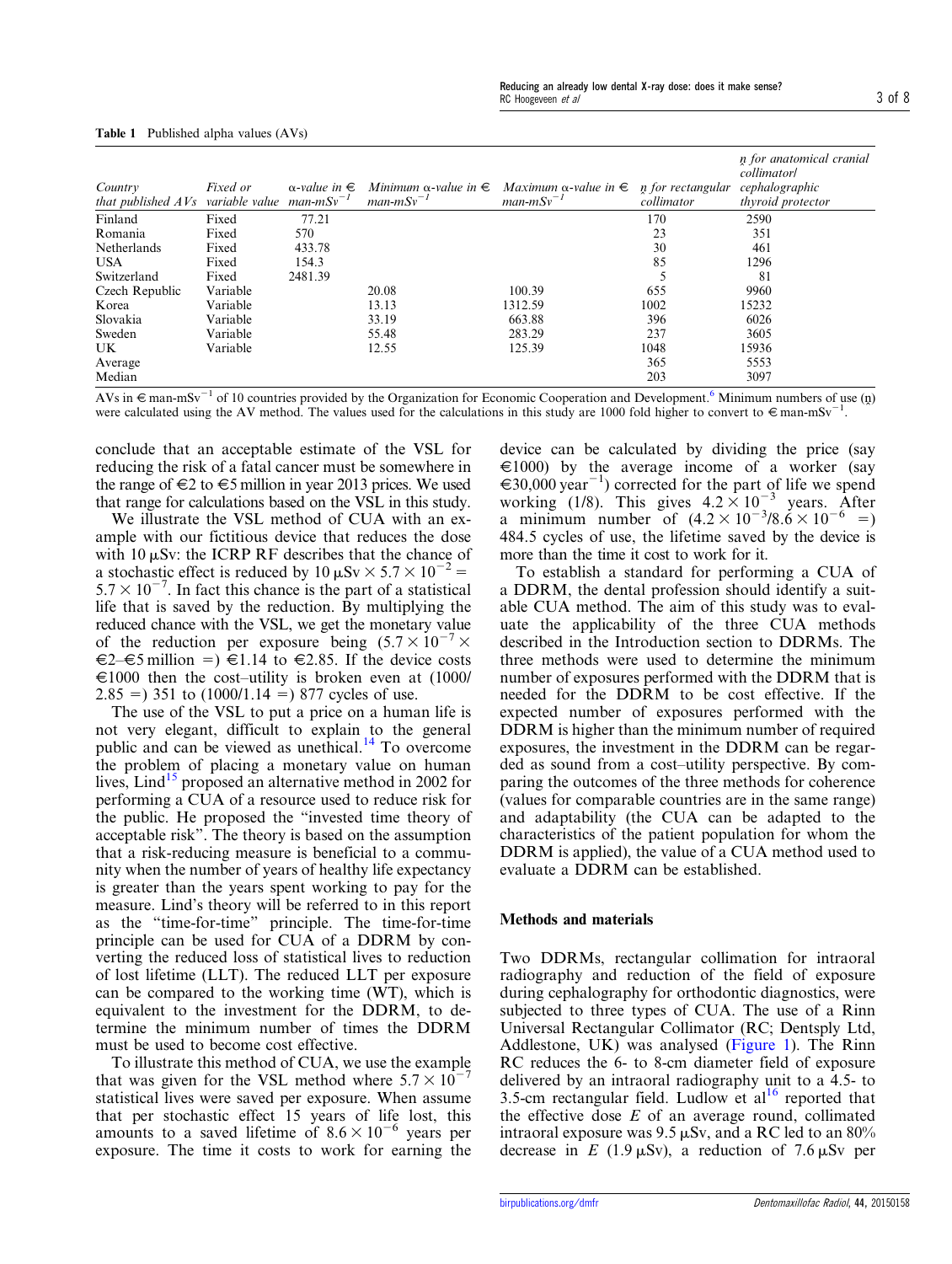<span id="page-3-0"></span>

Figure 1 Rinn<sup>®</sup> universal rectangular collimator (Dentsply Ltd, Addlestone, UK).

exposure. The cost of RC was determined from three different suppliers and was found to be approximately  $\in$ 100. The fact that the use of RC can lead to loss of diagnostic information through cone cutting and that, in a certain percentage of exposures, this leads to retakes has not been incorporated in the calculations in this article.

Reduction of the field of exposure during cephalography for orthodontic diagnostics can be achieved using two devices, the anatomical cranial collimator (ACC) and the cephalographic thyroid protector (CTP) (both GentleCeph BV, Rotterdam, Netherlands) [\(Figure 2](#page-4-0)). The ACC and CTP shield the thyroid gland and reduce the size of the irradiated area outside the diagnostic target during orthodontic lateral cephalography. These devices reduce the E of a lateral cephalographic exposure by 58.8% (from 8.5 to 3.5  $\mu$ Sv), which is a reduction of 5.0  $\mu$ Sv reduction per exposure[.17](#page-7-0) The combined cost of ACC and CTP was estimated by the manufacturer to be approximately  $\in$ 1000.

## Alpha value cost–utility analysis

The reduction per exposure ( $\Delta Sv$ ) was multiplied by the AV  $(\alpha)$  to determine the monetary value of the reduction per exposure. The cost of the DDRM (c) was divided by the monetary value of the reduction per exposure to determine the minimum number  $(p)$  of use cycles required to reach the break-even point of cost effectiveness. [Equation (1)]

$$
n = \frac{c}{(\Delta S v \cdot \alpha)}\tag{1}
$$

[Table 1](#page-2-0) shows the AVs of 10 countries. Calculations were performed using the AV of each country. A fixed AV is used in some countries, and some countries have a maximum and minimum AV, depending on the remaining risk for the exposed population. Because of the low remaining dose of dental X-ray procedures, the minimum AVs were used for the calculations.

## Value of statistical lives cost–utility analysis

The reduction in loss of statistical lives was determined by multiplying the dose reduction by the RF. The RF was adjusted to the age of the exposed patient population  $(RF_{\text{adi}})$ . To assess the RC, the average age of the population can be assumed (the "standard" ICRP value of  $5.7\%$  Sv<sup>-1</sup>) because intraoral radiography is performed for patients of all ages. To assess the ACC and CTP, the average age of the orthodontic population was arbitrarily set at 12 years, which results in a higher RF. By interpolating the data from the ICRP 60 for children aged 12 years, the  $RF_{\text{adj}}$  for the orthodontic patients group was determined as being  $17.5\% \text{ Sv}^{-1}$ . The reduction in loss of statistical lives was multiplied by the VSL to determine the monetary value of the dose reduction per exposure. As reported in the introduction, the VSL values of  $\in 2$  and  $\epsilon$ 5 million were used for the calculations. The cost (c) of the DDRM was divided by the monetary value of the reduction per exposure to determine  $n$  [Equation (2)].

$$
n = \frac{c}{(\Delta Sv \cdot RF_{\text{adj}} \cdot VSL)} \tag{2}
$$

## Time-for-time cost–utility analysis

The reduction of loss of statistical lives was expressed as reduction of LLT. Land and Sinclair<sup>[18](#page-7-0)</sup> calculated that the LLT per stochastic effect (LLT/SE) was 15 years for a population of average age. This value will be used for the CUA of RC. The LLT/SE for the younger orthodontic patients with an average age of 12 years can be assumed to be higher than that for the RC population. The difference in LLT/SE between these populations is not as large as the difference in their average age would suggest. According to the multiplicative model, the radiation risk increases the existing risk of cancer by a factor. Because the incidence of cancer increases with increasing age, only with increasing age the extra stochastic effects will occur. This means that the stochastic effects also for the orthodontic population occur relatively late in life. It seems justifiable for this reason to use a value of 20 years for the adjusted LLT/SE of the orthodontic population.

The reduced LLT  $(\Delta LT)$  per use of the DDRM was determined using the adjusted RF and the adjusted LLT/SE [Equation (3)].

$$
\Delta LT = \Delta Sv \cdot RF_{\text{adj}} \cdot \frac{LLT}{SE_{\text{adj}}}
$$
 (3)

The cost of a DDRM  $(c)$  was expressed as the WT required of an average worker to pay for the DDRM. The WT was determined by dividing  $c$  by  $GNI_c$  divided by the fraction of lifetime that was spent working  $(f)$ [Equation (4)]. To take into account the regional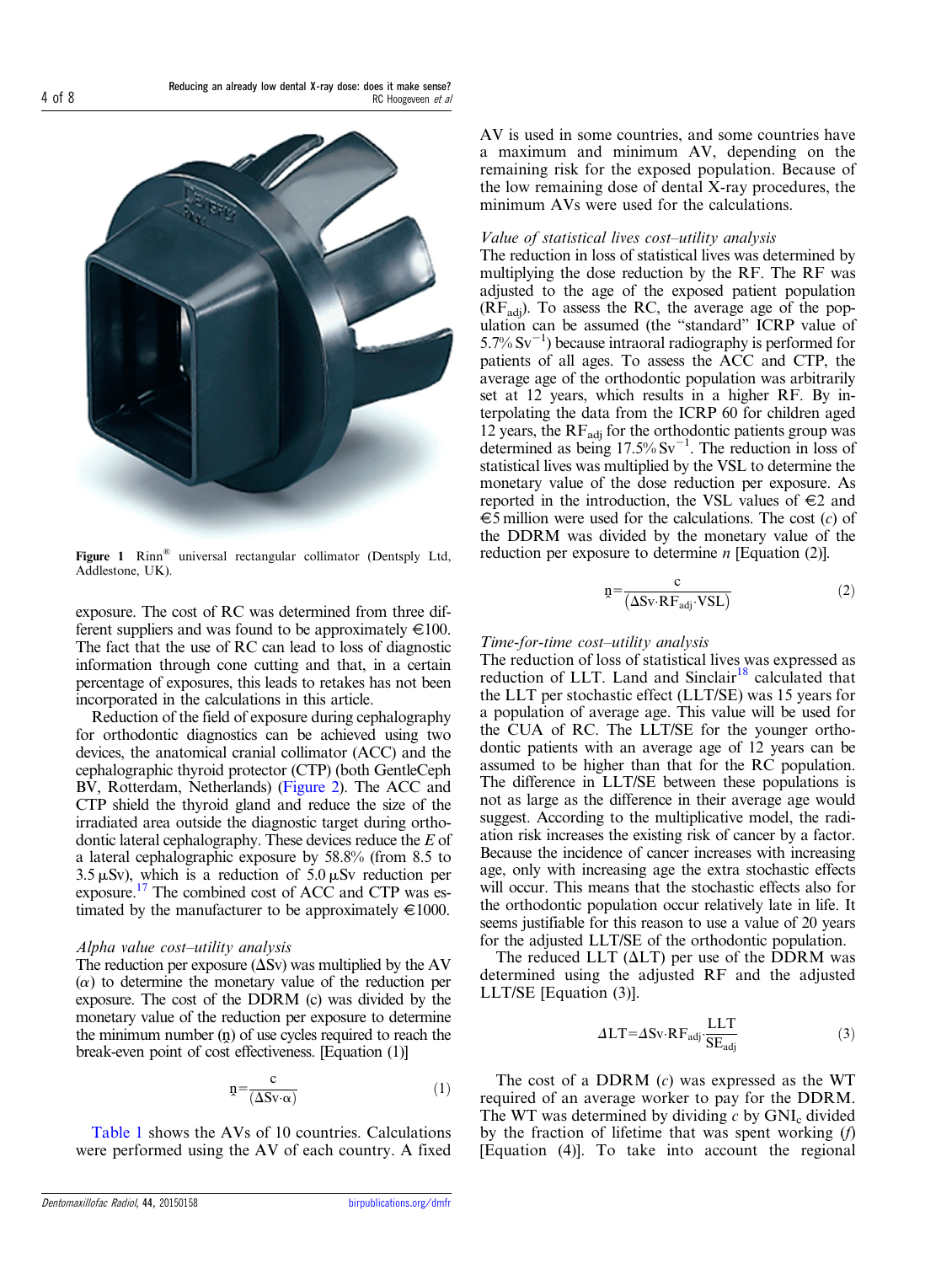Reducing an already low dental X-ray dose: does it make sense? RC Hoogeveen *et al* 5 of 8

<span id="page-4-0"></span>

Figure 2 On the left, ACC and CTP shown positioned on the patient during exposure. On the right, the resulting cephalogram. Both devices are manufactured by GentleCeph BV, Rotterdam, Netherlands. ACC, anatomical cranial collimator; CTP, cephalographic thyroid protector.

differences in economies, two values for  $GNI<sub>c</sub>$ , for high income economies and for upper–middle income economies, were used to calculate  $n^{19}$  $n^{19}$  $n^{19}$  (Table 2). The value 1/8 for f is used as substantiated by Lind.<sup>1</sup>

$$
WT = \frac{c}{\left(\frac{GNI_c}{f}\right)}\tag{4}
$$

To determine, WT was divided by  $\Delta LT$  [Equation (5)]

$$
p = \frac{WT}{\Delta LT}
$$
 (5)

When in Equation (5) WT is replaced following Equation (4) and  $\Delta LT$  is replaced as Equation (3) specifies, we can rewrite Equation (5) as [Equation (6)]

$$
\mathbf{n} = \frac{\mathbf{c} \cdot \mathbf{f}}{\mathbf{G} \mathbf{N} \mathbf{I}_{\mathbf{c}} \cdot \Delta \mathbf{S} \mathbf{v} \cdot \mathbf{R} \mathbf{F}_{\text{adj}} \cdot \mathbf{L} \mathbf{L} \mathbf{T} / \mathbf{S} \mathbf{E}_{\text{adj}}}
$$
(6)

The three methods were compared by assessing coherence and adaptability. The coherence of a method was positive if it produced comparable results in for comparable economic regions. If a difference between the results was a factor less than two, the method was graded positive for coherence, a difference of 2–10 was mediocre  $(\pm)$ , and  $>10$  was negative. Adaptability was assessed in terms of RF (was it possible to adjust the RF to that of the exposed patient population?) and in terms of LLT/SE (was it possible to adjust the value for LLT/SE to the age of the patient population at exposure?).

## **Results**

## Alpha value method

The minimum numbers of use  $(n)$  of the two DDRMs are shown in [Table 1,](#page-2-0) and ranged from 5 to 1048 for RC

(average 365, median 203) and from 81 to 15,936 (average 5553, median 3097) for the ACC/CTP; an almost 200-fold difference between the lowest and highest value.

## Value of a statistical life method

The values for n for the two DDRMs for VSLs of  $\epsilon$ 2 million and  $\epsilon$ 5 million are shown in [Table 3](#page-5-0). The n values for RC ranged from 46 to 115, and for ACC/ CTP from 229 to 571. There is a 2.5-fold difference between the low and high values, which is the same as the difference between  $\epsilon$ 2 million and  $\epsilon$ 5 million.

## Time-for-time method

The values for  $\pi$  for the two DDRMs that were calculated for high income economies and upper–middle in-come economies are shown in [Table 4.](#page-5-0) The n values for both DDRMS differed between the economic regions by a factor of 5.9, which is the ratio of the GNIcs of the two economies.

## Comparison of methods

The results of the evaluation of the three methods for coherence and adaptability to a specific patient group are summarized in [Table 5.](#page-6-0) The AV method was negative for coherence, and for adaptability to group specific RF and LLT/SE; the time-for-time method was positive for all three parameters; and the VSL

Table 2 World Bank data for gross national income (GNI) per capita of two economic regions

| Region                | οf | Number Number of<br>inhabitants<br>countries (2013) (billions) | GNI per<br>capita<br>$(2013) \in$ |
|-----------------------|----|----------------------------------------------------------------|-----------------------------------|
| High income economies | 31 | 1.054                                                          | 34,257                            |
| Upper-middle income   | 55 | 2.409                                                          | 5850                              |
| economies             |    |                                                                |                                   |

World Bank data for GNI per capita 2013.[18](#page-7-0)

The GNI per capita was converted from US\$ to  $\epsilon$  using the exchange rate of July 2013.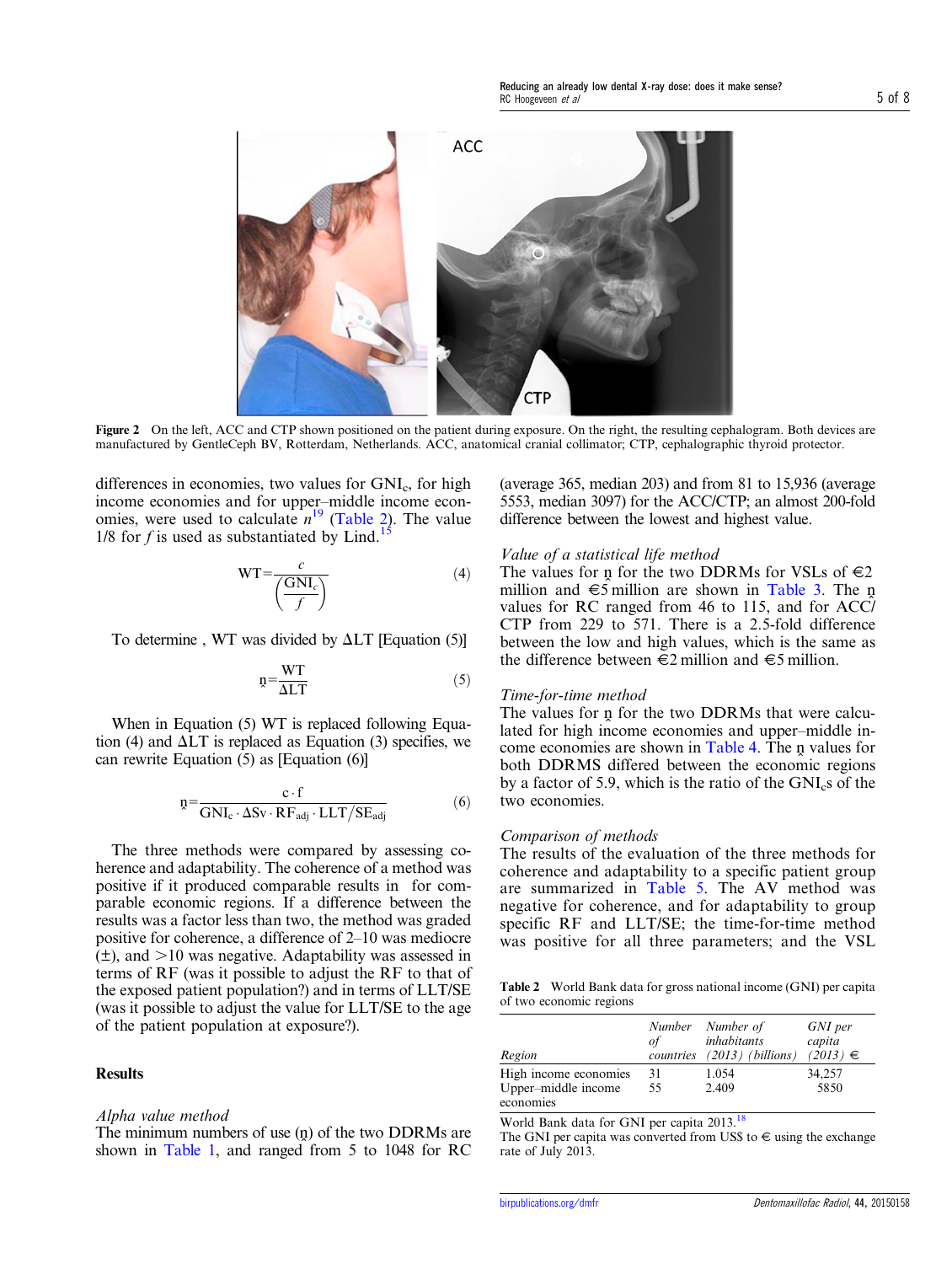<span id="page-5-0"></span>Reducing an already low dental X-ray dose: does it make sense?  $\frac{6}{5}$  of 8 RC Hoogeveen et al.

Table 3 Minimum number of uses determined by the VSL method

| Device                           | €   | n VSL 2 million n VSL 5 million |
|----------------------------------|-----|---------------------------------|
| Rectangular collimator           | 115 | 46                              |
| Anatomical cranial collimator/   | 571 | 229                             |
| cephalographic thyroid protector |     |                                 |

n, minimum numbers of use; VSL, value of a statistical life.

method had mediocre, positive and negative grades, respectively.

## **Discussion**

The guidelines for dentists and dental specialists recommend measures to reduce the dental diagnostic X-ray dose to their patients. They are not required to reduce at all costs; the effort must be to reduce as low as "reasonably" achievable. Dental X-ray doses are generally lower than in other fields of medicine. The question arises whether the effort to reduce an already low dose is worthwhile. To answer this question, the dental community should decide on a method for performing CUA. In our study, we evaluated three CUA methods that were used to analyse two types of DDRMs. The results of our comparison of the methods of CUA indicated that the time-for-time method was best suited for performing the CUA, because of positive grades for all the factors used for comparison. The method is coherent because it determined comparable outcomes for comparable countries. The AV method was negative regarding coherence because comparable countries used very different AVs. The AV method should not be used for CUA because of the varying and apparently random AVs used by different countries. The VSL method is problematic because VSL is not an officially adopted value. The "official" VSL varies between comparable countries and even between different governmental bodies. Therefore, in our study we used a range of VSLs to perform our assessment of the method, which led to a range of n values.

The VSL and the time-for-time method had positive grades for adaptability, because they can adjust for the characteristics of a patient group. The RF could be adjusted according to age and gender. The time-for-time method is more versatile, because it can also adjust the LLT/SE according to a specific patient group.

The time-for-time method of CUA enables a sound basis on which to decide if a dose-reduction measure is cost effective. For example, for a decision on developing a new intraoral sensor that reduces the E by  $1 \mu Sv$  per exposure, while costing  $\epsilon$ 3000 more than a conventional sensor, the minimum number of uses before this extra investment becomes sound can be calculated, given the GNIc of the location and the characteristics of the patient group. In a high income economy for the average population, this new sensor would become cost effective after more than 12,800 cycles of use which in

most dental offices seems as an unrealistic high number. For another example, the time-for-time method can also be used to establish that a certain cost-effective measure for a paediatric dentistry clinic will not be cost effective for a geriatric dentistry clinic because of differences in the RF and LLT/SE for these different populations. For a final example, the time-for-time method can be used to recommend dose-reduction measures for locations where certain exposures are frequently performed, and to decide that they would be ineffective for locations where they are used less frequently.

The final example also illustrates the point that policies regarding radiation protection should not be based solely on CUA. Practitioners performing low numbers of exposures might argue that they can deliver a high radiation dose to their patients because investments for reducing the dose are not cost effective for their practice. This is where "dose reference levels" should play a role to eliminate the outliers.<sup>[2,20,21](#page-7-0)</sup> These reference values, together with the CUA, must be used by governing bodies to produce regulations and practice guidelines for establishing minimal standards; a CUA by itself is not enough.

The CUA methods in our study were evaluated for dental X-ray exposures, because large numbers of lowdose exposures are performed in dentistry, and the available dose-reduction measures must be evaluated for cost effectiveness. There is no particular reason why the time-for-time method cannot be used for medical diagnostic radiology. The radiation doses are higher, but so are the costs for dose reductions. For instance, evaluations of dose-reducing measures for mammography obviously must take into account the patient group, which consists of females of a specific average age. The age and gender of this group can be used to determine the adjusted RF. The method also allows adjustment of the LLT/SE for this group, which means that the time-for-time method can provide data for a well founded CUA.

CUA with the time-for-time method should be regarded with some restraint as it is based on three assumptions. The first assumption is that of the linear no-threshold theory (LNT). The LNT states that there is a linear connection between radiation dose and risk, even at the lowest dose levels. This assumption continues to be debated, but until the LNT is proved to be incorrect, it remains the basis of our radiation protection laws and regulations. $^{22}$  $^{22}$  $^{22}$  Therefore, developing a method for CUA based on this assumption seems

Table 4 Minimum number of uses determined by the time-for-time method

| Device                     | n upper-middle<br>income economies | n high income<br>economies |
|----------------------------|------------------------------------|----------------------------|
| Rectangular collimator     | 329                                | 56                         |
| Anatomical cranial         | 1221                               | 209                        |
| collimator /cephalographic |                                    |                            |
| thyroid protector          |                                    |                            |

ṋ, minimum numbers of use.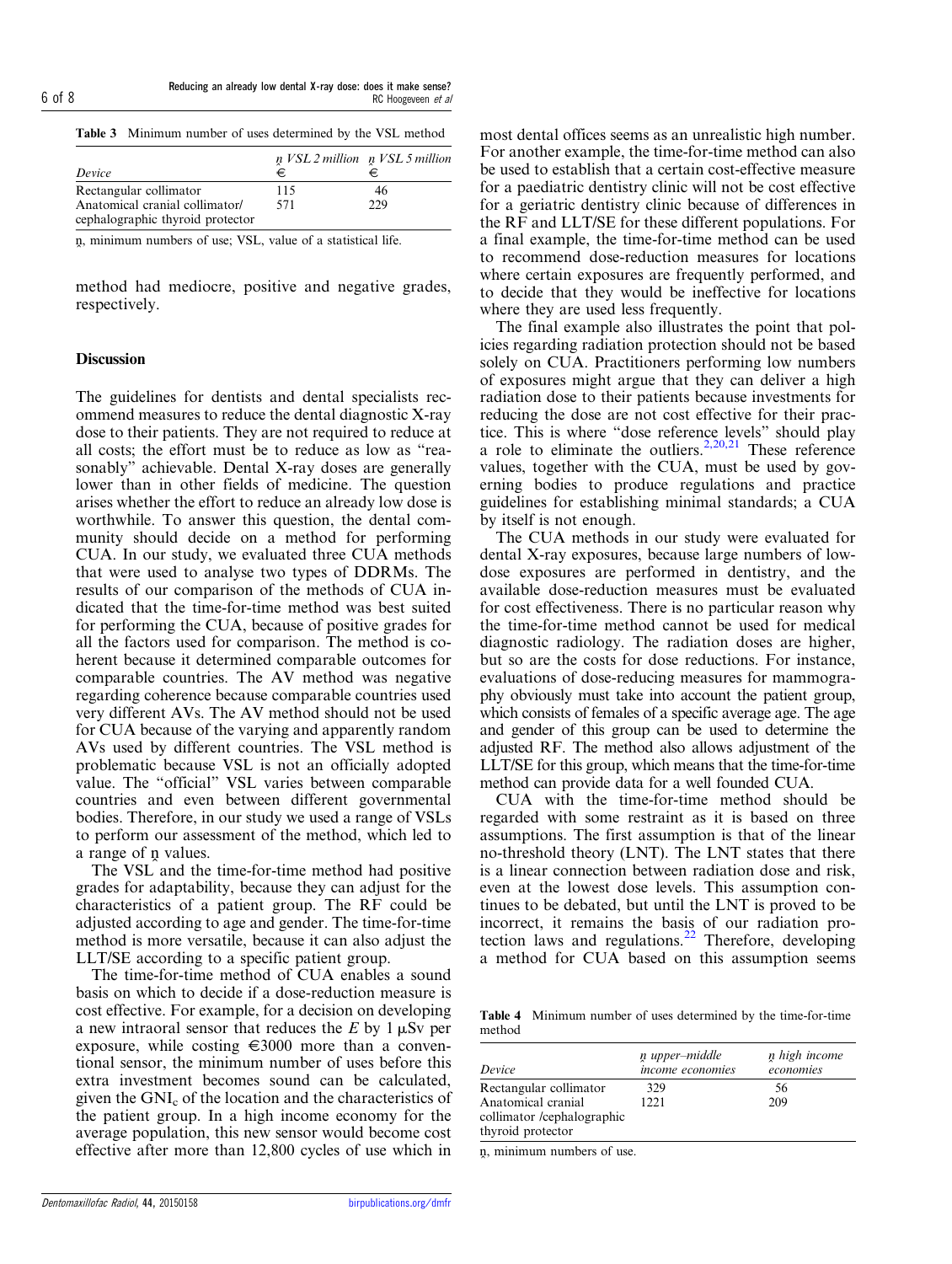<span id="page-6-0"></span>Table 5 Coherence and adaptability of the three methods of cost–utility analysis

|                              | Coherence                     | Adaptability |                                                                  |  |
|------------------------------|-------------------------------|--------------|------------------------------------------------------------------|--|
| Method                       | Relative range<br>factor of n |              | For risk For lost lifetime per<br>Grade factor stochastic effect |  |
| Alpha value                  | 198                           |              |                                                                  |  |
| Value of<br>statistical life | 2.5                           |              |                                                                  |  |
| Time-for-time                |                               |              |                                                                  |  |

ṋ, minimum numbers of use.

Grades of the three methods in three domains.

valid. The second assumption is that of the accuracy of the use of RFs. Martin<sup>[22](#page-7-0)</sup> reported that the relative uncertainty of the use of RF might be as much as 40%. As the use of RFs is the established way of estimation risk resulting from radiation exposure, it seems logical to use them for CUA. The third assumption is that the timefor-time method is correctly based on the concept that lifetime gained by the reduction of risk must be more than the time society has to work for it. Lind<sup>[15](#page-7-0)</sup> states that the risk-reducing measure is effective when the ratio of extra years of life to the extra years of work to pay for the measure is greater than unity. If not, he states that "the life-saving project is actually a life-consuming project". Although this assumption is probably intuitively valid, it carries the perception that time spent on working is per se something to be regarded as negative. Perhaps this is true for workers with little education, possibly for a majority of workers, but certainly not for all, as for instance, the time spent working on this study is perceived as time well spent. Based on data on job satisfaction and other non-material rewards of employment, the time-for-time ratio of unity could be perceived to need adjustment. If the ratio, for example, should be changed in a way that lifetime gained can cost twice the amount of time to work for it, a risk-reducing measure would be considered cost effective at half the number of uses.

Comparison of the three methods of CUA used to assess RC revealed that most results were comparable ([Tables 1](#page-2-0), [3](#page-5-0) and [4](#page-5-0)). The median outcome of the AV method was in good agreement with the VSL  $\in 2M$ calculation and results of the upper-middle-income economies determined by the time-for-time method. The results of the time-for-time CUA for the highincome economies and the VSL method using  $\epsilon$ 5M for calculations were very close for both DDRMs. Equations 2 and 6 both provide the same results when VSL  $= [(LLT/SE) \bullet GNIC]/f$ . The time-for-time method implicitly assumes a VSL of  $\in$  4.1 million for the average population in a high income economy, which explains the comparable outcomes of the two CUA methods.

The CUA with VSL method and the time-for-time method determined that RC is effective after a realistic number of uses in a general practice. These methods also regard ACC/CTP effective after a few hundred uses, which seems to be a realistic number for an orthodontic office. The CUA with the AV method regards both DDRM effective after a realistic number of uses when the AVs are used of the countries with a single AV. The low AVs used in the countries with variable AV results in unrealistic high numbers of use before the DDRM are considered effective. These low AVs are remarkable as they do not seem to be in accordance with generally accepted principles of radiation protection, more specific with the LNT. The low AVs are specified to be applicable in case of low remaining dose levels for the individual member of the public. The medical X-ray burden of populations in modern societies is high and rising. In 2006, 48% of the total population dose in the USA was caused by medical exposures. $23$  Therefore, it could be argued that the remaining dose level for the individual member of the public is not that low, and a higher AV should be applied. The results of the CUA with the AV method for these countries could then be more in line with the other CUA methods.

The benefits of dose reduction lie far in the future, as only then reduction in cancer incidence will become evident. Therefore, the cost of a dose-reduction measure precedes its utility. It could be argued that financing costs should be incorporated into the CUA. A contrary view is that the financing costs are the same as the increase in GNIc until the benefits materialize, and that they should therefore not be incorporated. This shows that we are comparing unequal properties. Money can be saved and can earn interest, but no returns can be calculated for preserving health in the future.

In conclusion, the time-for-time CUA method was found to be superior in coherence and adaptability to two other CUA methods. A simple formula can be used to determine the minimum number of uses for a dosereduction measure to become cost effective. This method can allow a valid assessment of the cost effectiveness of investments in dose-reduction devices. The CUA with the time-for-time as well as the VSL method in this study of two DDRMs showed that they were cost effective after a realistic number of uses.

## Conflicts of interest

The first author has a financial interest in the company GentleCeph Ltd, which develops devices to reduce doses used for cephalometric radiography. GentleCeph manufactures and sells the ACC to the dental profession and strives to do so with the CTP.